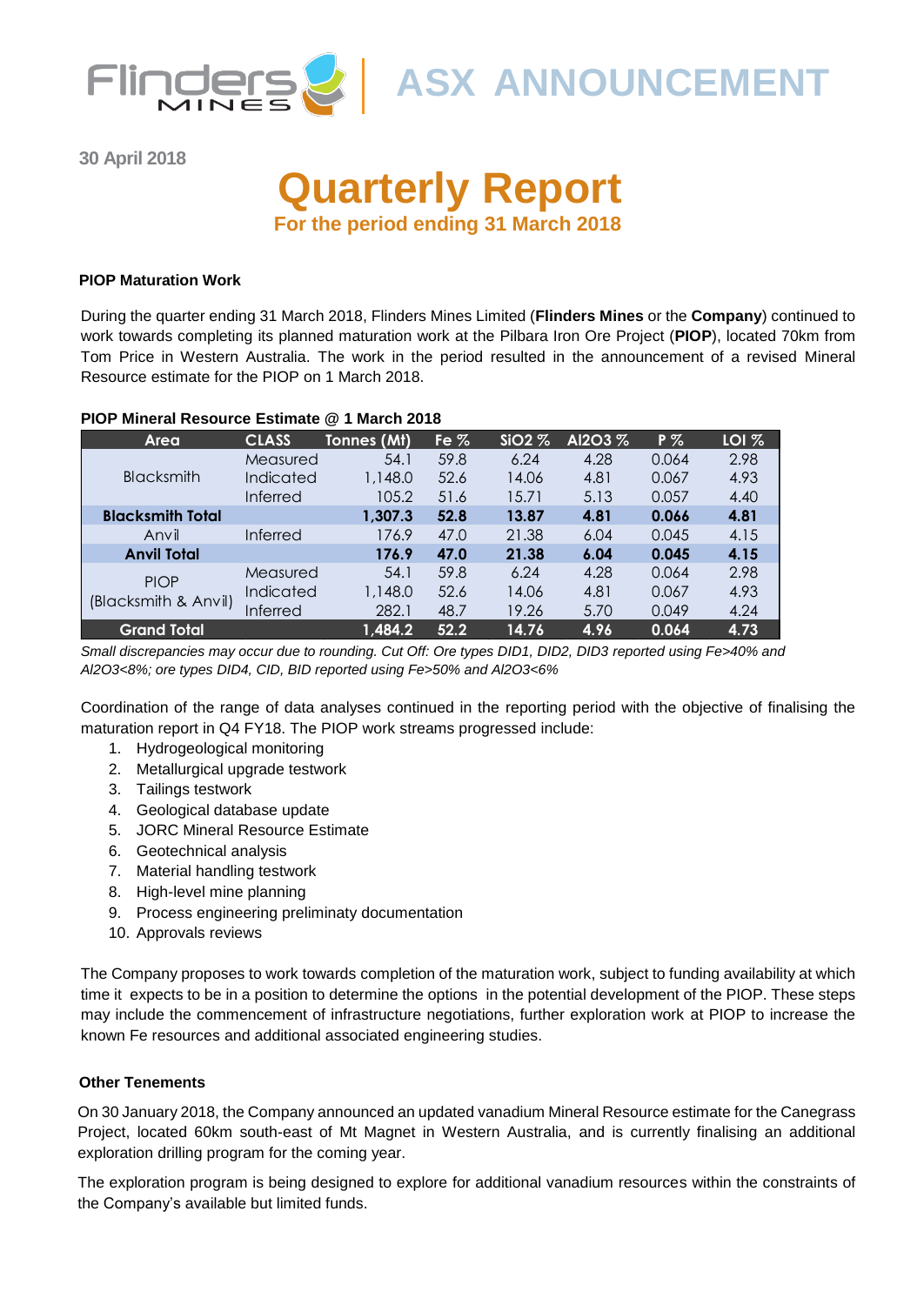## **Corporate**

On 14 March 2018, the Company advised it had extended the term of interim Executive Director, Mr David McAdam's appointment from 30 April 2018 to 30 September 2018. All other terms of Mr McAdam's appointment remain the same as previously announced.

On 20 March 2018, the Company sadly advised the market of the passing of our long-standing director Mr Robert (Bob) Kennedy, after 17 years of dedicated and invaluable service to the Company.

Subsequent to the end of the Quarter, the Company commenced a search for an independent, non-executive Director with suitable skills to ensure the Board continues to operate effectively and efficiently within the Board Charter.

## **Financial**

As at 31 March 2018, the Company had \$4.95 million in cash and \$5 million in debt.

As announced on 6 November 2017, the Company executed a loan facility agreement with PIO Mines Pty Limited, a subsidiary of the Company's major shareholder TIO (NZ) Limited, for a total of \$5 million to assist Flinders in completing the maturation phase of the PIOP and to meet short term capital requirements. \$3 million was drawn down in November 2017 and the remaining \$2 million was drawn down in January 2018.

For further information please contact:

#### **Shareholders**

David McAdam Interim Executive Director (08) 9389 4483

#### **Media**

Kat Fremlin Brand One Media Relations 0451 354 858

#### **About Flinders Mines Limited**

Flinders Mines Limited is an ASX-listed (ASX: FMS) exploration and development company focused on the commercialisation of its large, high quality hematite resource - the Pilbara Iron Ore Project (PIOP).

The PIOP is located approximately 70km from Tom Price in Western Australia's iron ore-rich Pilbara region. The project consists of two 100% owned tenements – M47/1451 (Blacksmith) and E47/1560 (Anvil) – and has a total (Inferred, Indicated and Measured) JORC-compliant resource of 1,484 million tonnes. The Company is currently determining the optimal development path.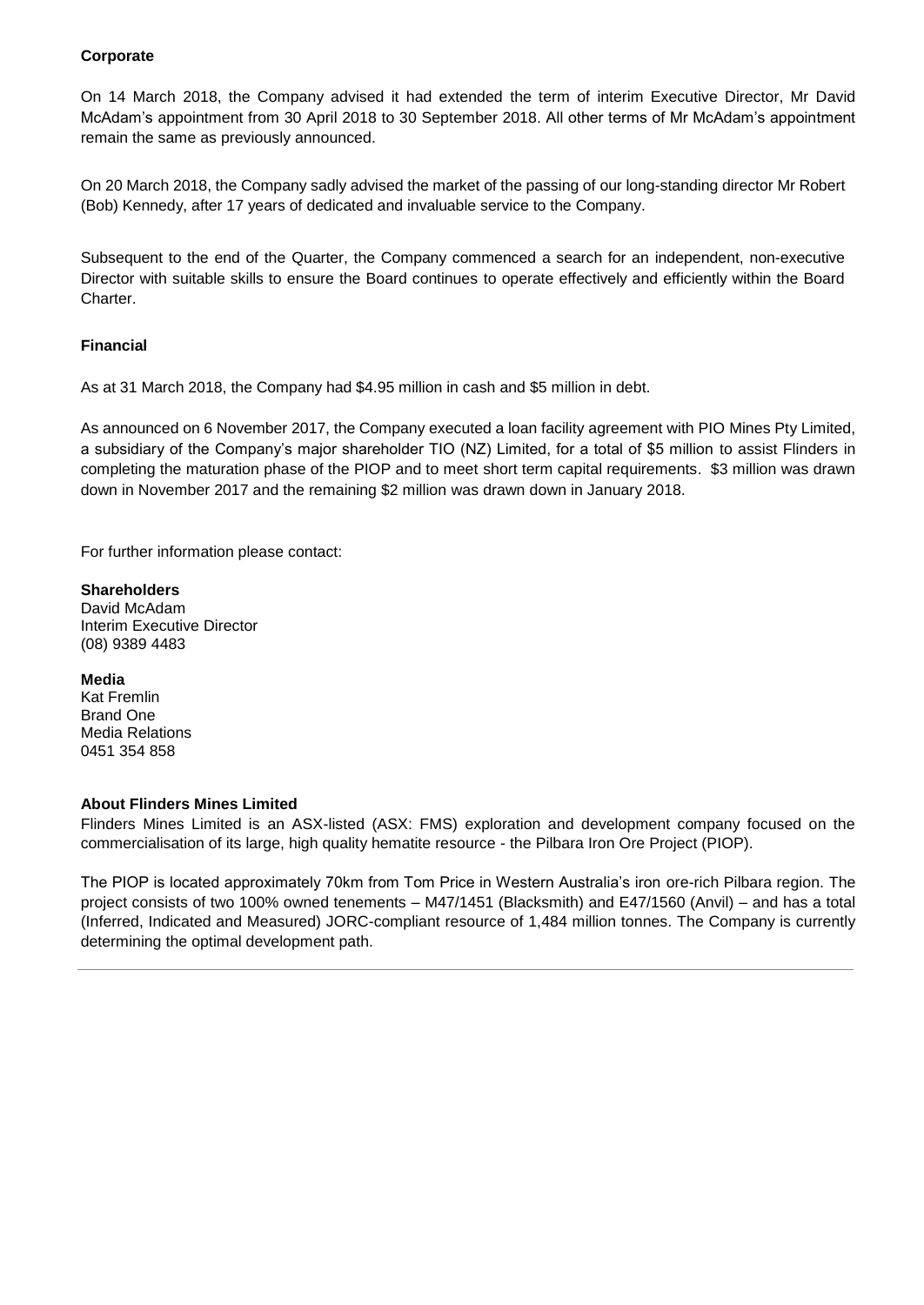# Tenement Schedule FortheQuarterending 31 March 2018

| Tenement<br>No.                | <b>Status</b> | <b>Tenement</b><br><b>Name</b> | Grant/<br>Application<br>Date | <b>Expiry</b><br>Date | Area<br>(Sq Km) | <b>Registered Holder</b><br>/Applicant     | Interest | <b>Related</b><br>Agreement |
|--------------------------------|---------------|--------------------------------|-------------------------------|-----------------------|-----------------|--------------------------------------------|----------|-----------------------------|
| <b>WESTERN AUSTRALIA</b>       |               |                                |                               |                       |                 |                                            |          |                             |
| Canegrass Project <sup>1</sup> |               |                                |                               |                       |                 |                                            |          |                             |
| E58/232                        | Granted       | <b>Boulder Well</b>            | 29/07/2002                    | 28/07/2018            | 16.1            | <b>Flinders Canegrass</b><br>PtyLtd        | 100%     |                             |
| E58/236                        | Granted       | Challa                         | 22/03/2002                    | 28/09/2018            | 16.1            | <b>Flinders Canegrass</b><br>PtyLtd        | 100%     |                             |
| E58/282                        | Granted       | Honey Pot                      | 3/05/2007                     | 2/05/2018             | 27.2            | <b>Flinders Canegrass</b><br>PtyLtd        | 100%     |                             |
|                                |               |                                |                               |                       |                 |                                            |          |                             |
| E58/520                        | Granted       | Waramboo                       | 14/09/2017                    | 13/09/2022            | 3.1             | <b>Flinders Canegrass</b><br><b>PtyLtd</b> | 100%     |                             |
| E58/521                        | Granted       | Waramboo                       | 14/09/2017                    | 13/09/2022            | 15.1            | <b>Flinders Canegrass</b><br><b>PtyLtd</b> | 100%     |                             |
| E58/522                        | Granted       | Waramboo                       | 14/09/2017                    | 13/09/2022            | 24.1            | <b>Flinders Canegrass</b><br><b>PtyLtd</b> | 100%     |                             |

# Pilbara Iron Ore Project<sup>2</sup>

| E47/1560 | Granted     | Anvil                | 6/09/2007  | 5/09/2018  | 44.4  | <b>Flinders Mines Ltd</b> | 100% | Prenti<br>Agreement |
|----------|-------------|----------------------|------------|------------|-------|---------------------------|------|---------------------|
| L47/728  | Granted     | <b>PIOP Airstrip</b> | 29/05/2015 | 28/05/2036 | 3.0   | <b>Flinders Mines Ltd</b> | 100% |                     |
| L47/730  | Granted     | <b>PIOPVillage</b>   | 29/05/2015 | 28/05/2036 | 0.1   | <b>Flinders Mines Ltd</b> | 100% |                     |
| L47/731  | Application | Northern Road        | 1/09/2014  |            | 4.9   | <b>Flinders Mines Ltd</b> | 100% |                     |
| L47/734  | Granted     | Southern Road        | 29/05/2015 | 28/05/2036 | 4.2   | <b>Flinders Mines Ltd</b> | 100% |                     |
| M47/1451 | Granted     | <b>Blacksmith ML</b> | 26/03/2012 | 25/03/2033 | 111.6 | <b>Flinders Mines Ltd</b> | 100% | Prenti<br>Agreement |

# **SOUTH AUSTRALIA**

# Jamestown Project

| EL5557 | Granted | Washpool | 10/11/2014 | 9/11/2019 | 135.0 | <b>PNX Metals</b><br>Limited | Gold, Copper | <b>Phoenix Copper</b><br>Agreement |
|--------|---------|----------|------------|-----------|-------|------------------------------|--------------|------------------------------------|
|--------|---------|----------|------------|-----------|-------|------------------------------|--------------|------------------------------------|

1. E58/232, E58/236 and E58/282 are the subject of a current granted extension of term. A further extension of term will be applied for prior to the expiry of the current term.

2. E47/1560 is the subject of a current granted extension of term. A further extension of term will be applied for prior to the expiry of the current term.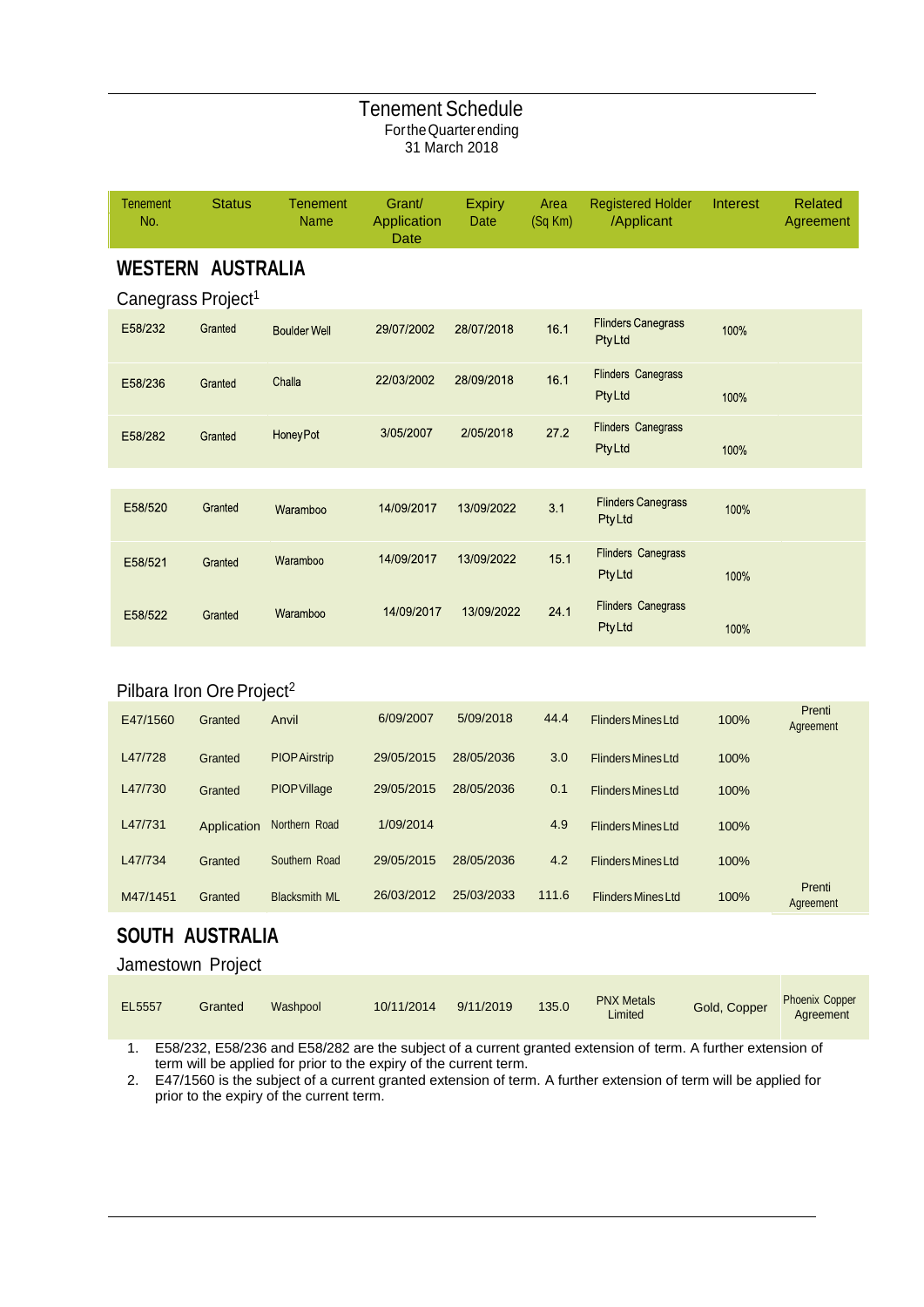#### **Competent Persons Statement**

The information in this report that relates to the PIOP Mineral Resource estimate is based on information compiled by Mr Aaron Meakin. Mr Meakin is a full-time employee of CSA Global Pty Ltd and is a Member of the Australasian Institute of Mining and Metallurgy. Mr Meakin has sufficient experience relevant to the style of mineralisation and type of deposit under consideration and to the activity which he is undertaking to qualify as Competent Person as defined in the 2012 edition of the Australasian Code for the Reporting of Exploration Results, Mineral Resources and Ore Reserves (JORC Code). The Company confirms that it is not aware of any new information or data that materially affects the information included in the original market announcement. The Company confirms that the form and context in which the Competent Person's findings are presented have not been modified from the original announcement and, in the case of estimates of Mineral Resources, all material assumptions and technical parameters underpinning the estimates in the initial announcement continue to apply and have not materially changed.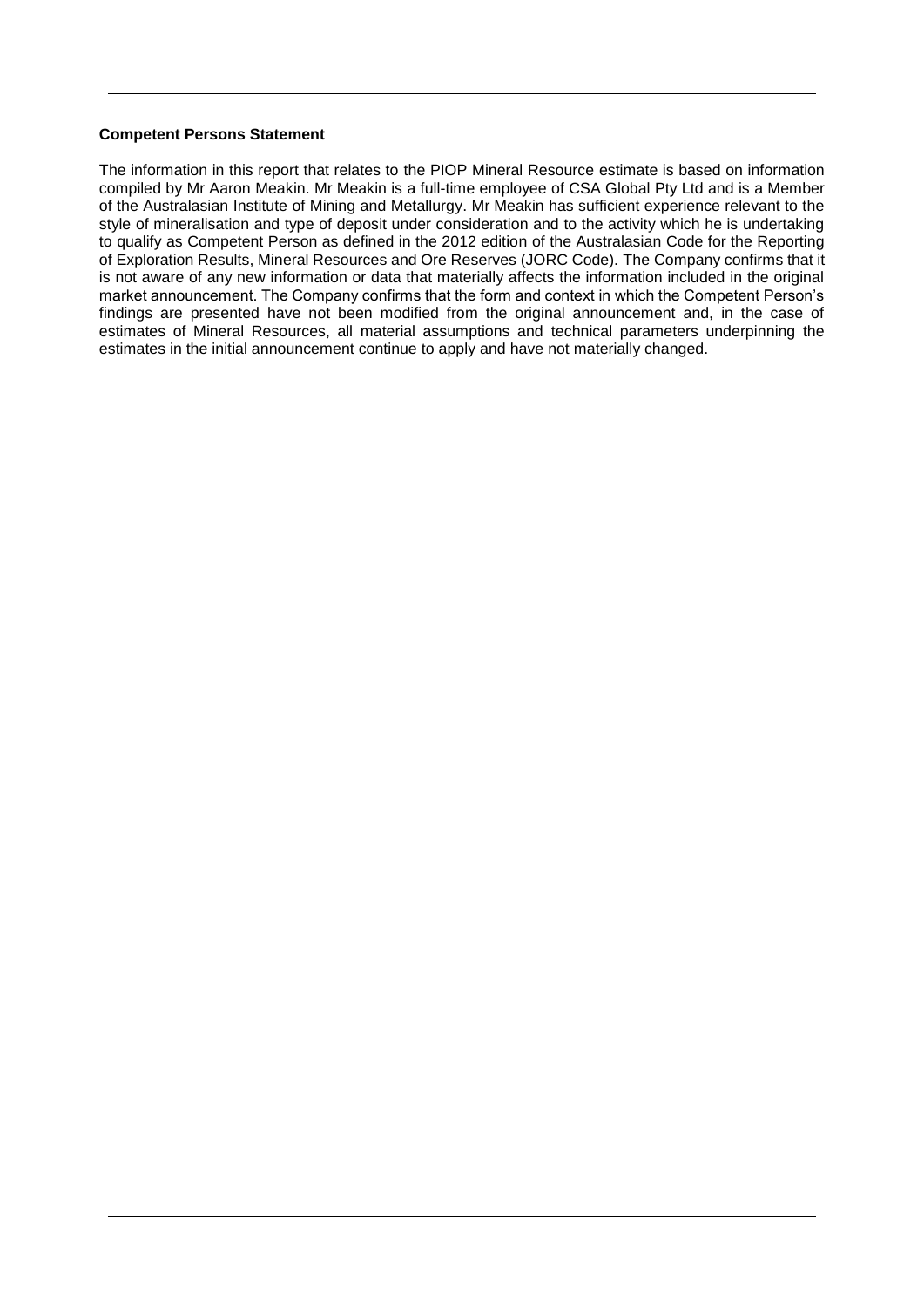*+Rule 5.5*

# **Appendix 5B**

# **Mining exploration entity and oil and gas exploration entity quarterly report**

Introduced 01/07/96 Origin Appendix 8 Amended 01/07/97, 01/07/98, 30/09/01, 01/06/10, 17/12/10, 01/05/13, 01/09/16

| Name of entity                |                                   |  |  |  |
|-------------------------------|-----------------------------------|--|--|--|
| <b>Flinders Mines Limited</b> |                                   |  |  |  |
| <b>ABN</b>                    | Quarter ended ("current quarter") |  |  |  |
| 46 091 118 044                | 31 March 2018                     |  |  |  |

|     | <b>Consolidated statement of cash flows</b>       | <b>Current quarter</b><br>\$A'000 | Year to date<br>(9 months)<br>\$A'000 |
|-----|---------------------------------------------------|-----------------------------------|---------------------------------------|
| 1.  | Cash flows from operating activities              |                                   |                                       |
| 1.1 | Receipts from customers                           |                                   |                                       |
| 1.2 | Payments for                                      |                                   |                                       |
|     | exploration & evaluation<br>(a)                   | (1,407)                           | (9,083)                               |
|     | (b)<br>development                                |                                   |                                       |
|     | production<br>(c)                                 |                                   |                                       |
|     | staff costs<br>(d)                                |                                   |                                       |
|     | administration and corporate costs<br>(e)         | (303)                             | (1, 196)                              |
| 1.3 | Dividends received (see note 3)                   |                                   |                                       |
| 1.4 | Interest received                                 | 22                                | 87                                    |
| 1.5 | Interest and other costs of finance paid          |                                   |                                       |
| 1.6 | Income taxes paid                                 |                                   |                                       |
| 1.7 | Research and development refunds                  |                                   |                                       |
| 1.8 | Other (provide details if material)               |                                   |                                       |
| 1.9 | Net cash from / (used in) operating<br>activities | (1,688)                           | (10, 192)                             |

|     | Cash flows from investing activities |
|-----|--------------------------------------|
| 2.1 | Payments to acquire:                 |
|     | property, plant and equipment<br>(a) |
|     | tenements (see item 10)<br>(b)       |
|     | investments<br>(C)                   |
|     | other non-current assets<br>(d)      |

+ See chapter 19 for defined terms

*1 September 2016* Page 1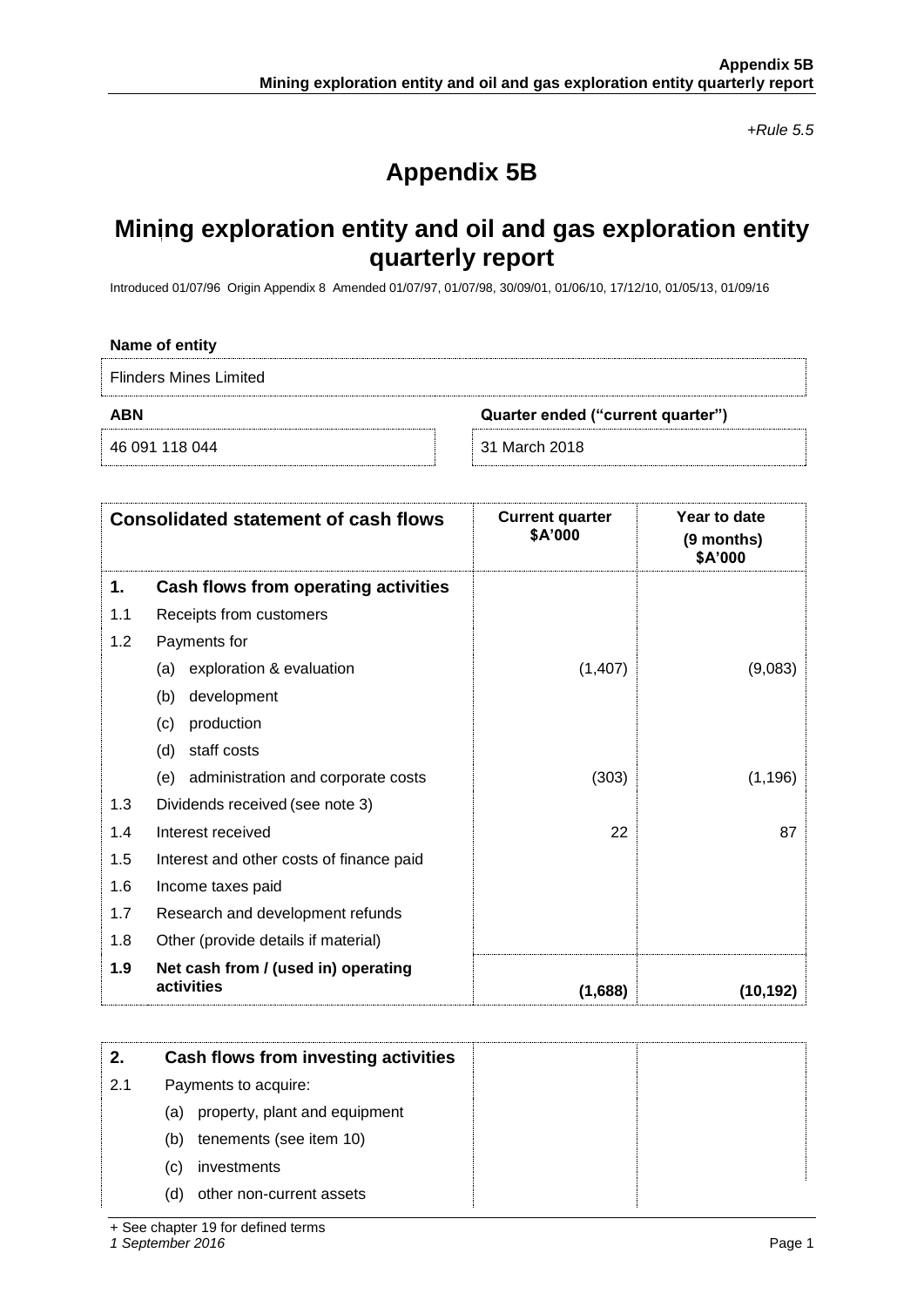|                                                                               | <b>Appendix 5B</b> |
|-------------------------------------------------------------------------------|--------------------|
| Mining exploration entity and oil and gas exploration entity quarterly report |                    |

|               | <b>Consolidated statement of cash flows</b> | <b>Current quarter</b><br>\$A'000 | Year to date<br>(9 months)<br>\$A'000 |
|---------------|---------------------------------------------|-----------------------------------|---------------------------------------|
| $2.2^{\circ}$ | Proceeds from the disposal of:              |                                   |                                       |
|               | property, plant and equipment<br>(a)        | 14                                | 14                                    |
|               | tenements (see item 10)<br>(b)              |                                   |                                       |
|               | investments<br>(c)                          |                                   | 73                                    |
|               | (d)<br>other non-current assets             |                                   |                                       |
| 2.3           | Cash flows from loans to other entities     |                                   |                                       |
| 2.4           | Dividends received (see note 3)             |                                   |                                       |
| 2.5           | Other (provide details if material)         |                                   |                                       |
| 2.6           | Net cash from / (used in) investing         |                                   |                                       |
|               | activities                                  | 14                                | 87                                    |

| 3.   | Cash flows from financing activities                                           |       |       |
|------|--------------------------------------------------------------------------------|-------|-------|
| 3.1  | Proceeds from issues of shares                                                 |       |       |
| 3.2  | Proceeds from issue of convertible notes                                       |       |       |
| 3.3  | Proceeds from exercise of share options                                        |       |       |
| 3.4  | Transaction costs related to issues of<br>shares, convertible notes or options | (1)   | (17)  |
| 3.5  | Proceeds from borrowings                                                       | 2,000 | 5,000 |
| 3.6  | Repayment of borrowings                                                        |       |       |
| 3.7  | Transaction costs related to loans and<br>borrowings                           |       |       |
| 3.8  | Dividends paid                                                                 |       |       |
| 3.9  | Other (provide details if material)                                            |       |       |
| 3.10 | Net cash from / (used in) financing<br>activities                              | 1,999 | 4.983 |

| 4.  | Net increase / (decrease) in cash and<br>cash equivalents for the period |         |           |
|-----|--------------------------------------------------------------------------|---------|-----------|
| 4.1 | Cash and cash equivalents at beginning of<br>period                      | 4,620   | 10,067    |
| 4.2 | Net cash from / (used in) operating<br>activities (item 1.9 above)       | (1,688) | (10, 192) |
| 4.3 | Net cash from / (used in) investing activities<br>(item 2.6 above)       | 14      | 87        |
| 4.4 | Net cash from / (used in) financing activities<br>item 3.10 above)       | 1,999   | 4,983     |
| 4.5 | Effect of movement in exchange rates on<br>cash held                     |         |           |
| 4.6 | Cash and cash equivalents at end of<br>period                            | 4.945   | 4.945     |

+ See chapter 19 for defined terms

*1 September 2016* Page 2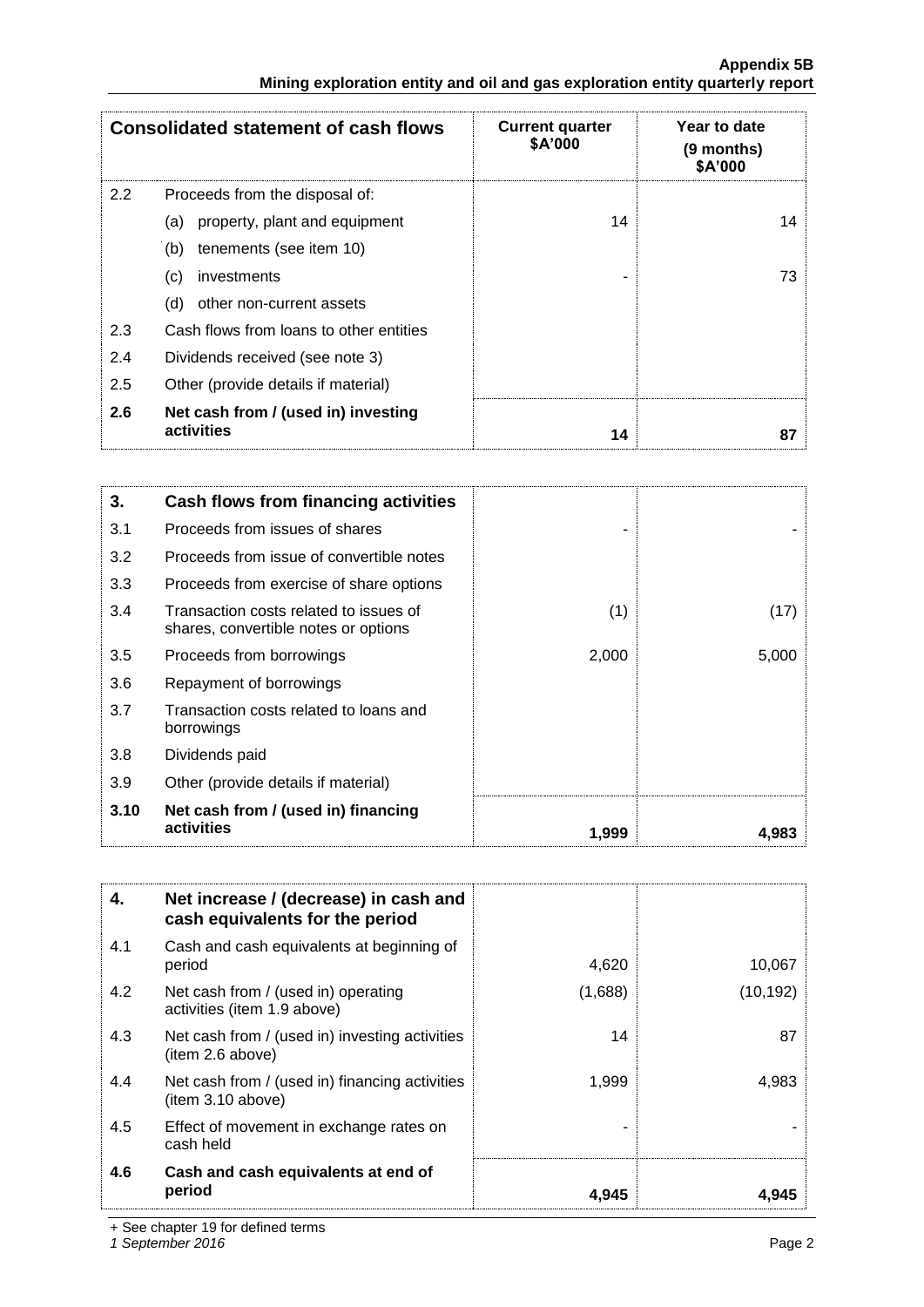| 5.  | Reconciliation of cash and cash<br>equivalents<br>at the end of the quarter (as shown in the<br>consolidated statement of cash flows) to the<br>related items in the accounts | <b>Current quarter</b><br>\$A'000 | <b>Previous quarter</b><br>\$A'000 |
|-----|-------------------------------------------------------------------------------------------------------------------------------------------------------------------------------|-----------------------------------|------------------------------------|
| 5.1 | Bank balances                                                                                                                                                                 | 4.945                             | 4.620                              |
| 5.2 | Call deposits                                                                                                                                                                 |                                   |                                    |
| 5.3 | <b>Bank overdrafts</b>                                                                                                                                                        |                                   |                                    |
| 5.4 | Other (provide details)                                                                                                                                                       |                                   |                                    |
| 5.5 | Cash and cash equivalents at end of<br>quarter (should equal item 4.6 above)                                                                                                  | 4.945                             |                                    |

| 6.   | Payments to directors of the entity and their associates                          | <b>Current quarter</b><br><b>\$A'000</b> |
|------|-----------------------------------------------------------------------------------|------------------------------------------|
| -6.1 | Aggregate amount of payments to these parties included in item 1.2                | 274                                      |
| 6.2  | Aggregate amount of cash flow from loans to these parties included<br>in item 2.3 |                                          |

6.3 Include below any explanation necessary to understand the transactions included in items 6.1 and 6.2

Non-Executive and Executive Directors Fees for the March quarter.

# **7. Payments to related entities of the entity and their associates**

- 7.1 Aggregate amount of payments to these parties included in item 1.2 83
- 7.2 Aggregate amount of cash flow from loans to these parties included in item 2.3
- 7.3 Include below any explanation necessary to understand the transactions included in items 7.1 and 7.2

Non-Executive Directors fees paid to TIO (NZ) Limited) for the March 18 quarter, a major shareholder of Flinders Mines Limited (\$59k).

Tenement management and field services paid to BBI Group Pty Ltd for the March 18 quarter, a subsidiary of the major shareholder of Flinders Mines Limited (\$24k).

**Current quarter \$A'000**

-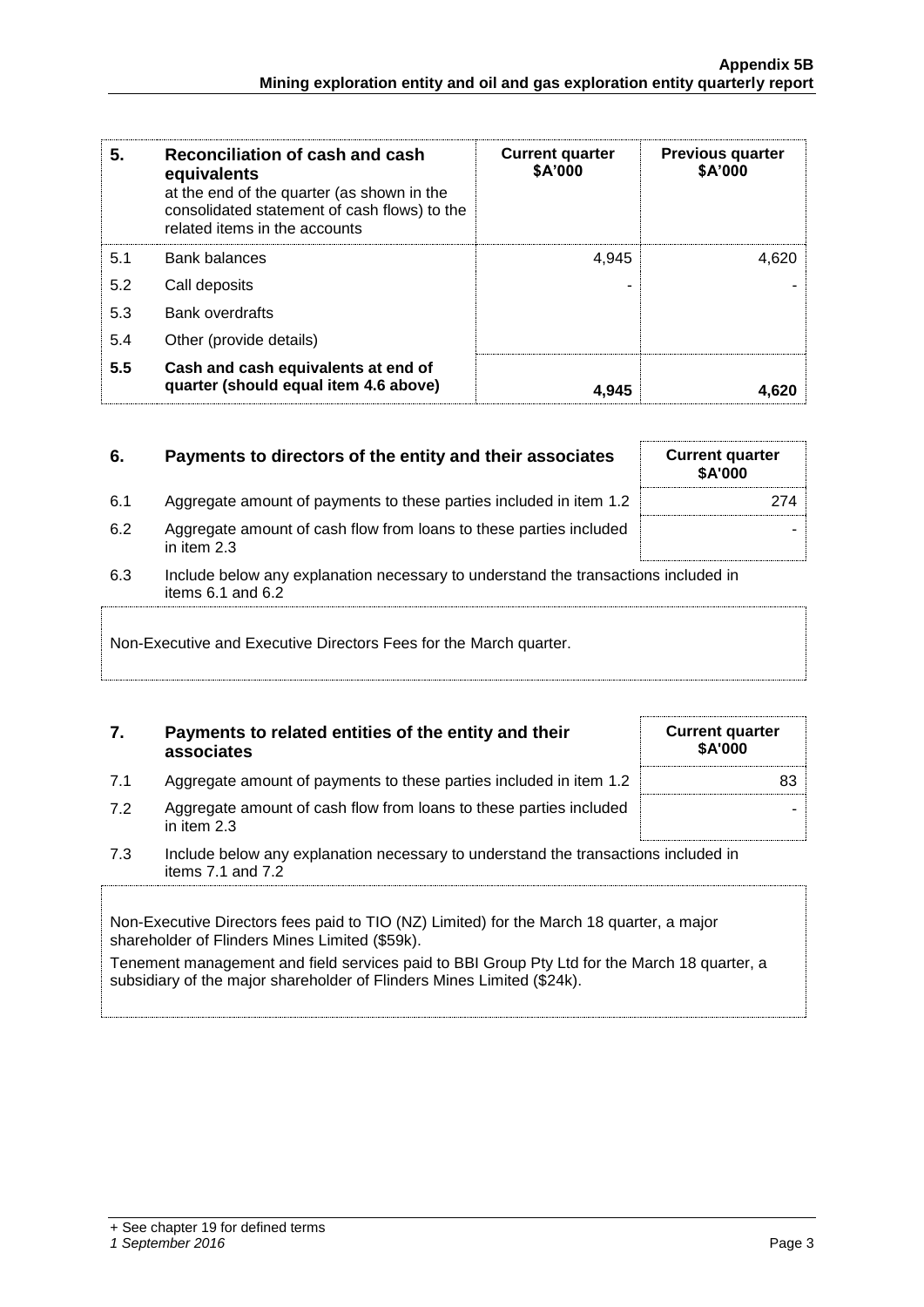| 8.  | <b>Financing facilities available</b><br>Add notes as necessary for an<br>understanding of the position | <b>Total facility amount</b><br>at quarter end<br>\$A'000 | Amount drawn at<br>quarter end<br>\$A'000 |
|-----|---------------------------------------------------------------------------------------------------------|-----------------------------------------------------------|-------------------------------------------|
| 8.1 | Loan facilities.                                                                                        | 5.000                                                     | 5,000                                     |
| 8.2 | Credit standby arrangements                                                                             | -                                                         |                                           |
| 8.3 | Other (please specify)                                                                                  | -                                                         |                                           |

8.4 Include below a description of each facility above, including the lender, interest rate and whether it is secured or unsecured. If any additional facilities have been entered into or are proposed to be entered into after quarter end, include details of those facilities as well.

Unsecured A\$5m loan facility provided by PIO Mines Pty Limited, a subsidiary of the major shareholder, at an interest rate of 3.885%pa. A\$3m was drawn on 9 November 2017. A\$2m was drawn on 19 January 2018.

| 9.  | <b>Estimated cash outflows for next quarter</b> | \$A'000 |
|-----|-------------------------------------------------|---------|
| 9.1 | Exploration and evaluation                      | (1,314) |
| 9.2 | Development                                     |         |
| 9.3 | Production                                      |         |
| 9.4 | Staff costs                                     |         |
| 9.5 | Administration and corporate costs              | (531)   |
| 9.6 | Other (provide details if material)             |         |
| 9.7 | <b>Total estimated cash outflows</b>            |         |

| 10.  | <b>Changes in</b><br>tenements<br>(items $2.1(b)$ and<br>$2.2(b)$ above)                          | <b>Tenement</b><br>reference<br>and<br><b>location</b> | <b>Nature of interest</b> | Interest at<br>beginning<br>of quarter | <b>Interest</b><br>at end of<br>quarter |
|------|---------------------------------------------------------------------------------------------------|--------------------------------------------------------|---------------------------|----------------------------------------|-----------------------------------------|
| 10.1 | Interests in mining<br>tenements and<br>petroleum tenements<br>lapsed, relinquished<br>or reduced |                                                        |                           |                                        |                                         |
| 10.2 | Interests in mining<br>tenements and<br>petroleum tenements<br>acquired or increased              |                                                        |                           |                                        |                                         |